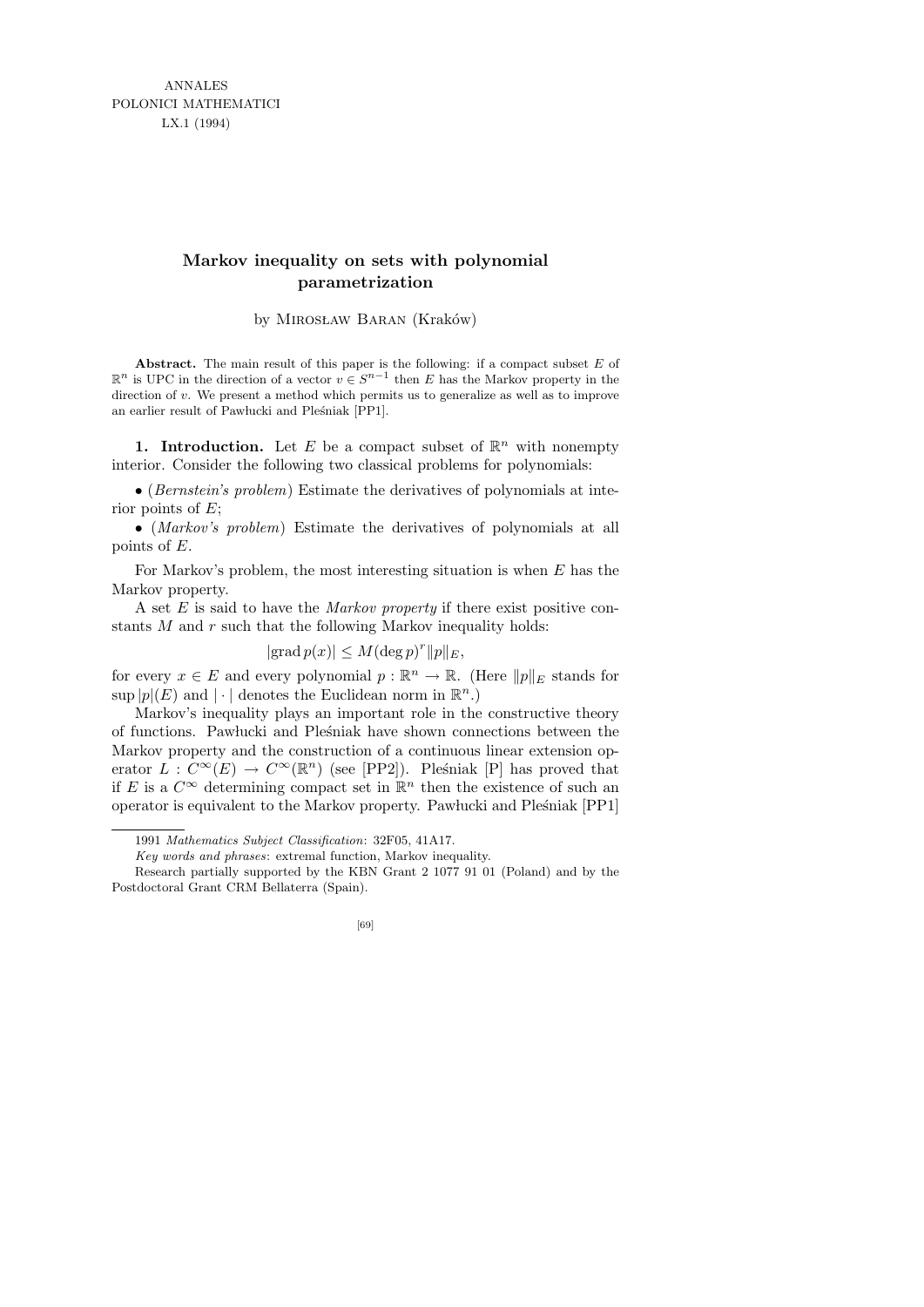70 M. Baran

showed that the closure of a fat subanalytic subset of  $\mathbb{R}^n$  has the Markov property. They introduced a class of uniformly polynomially cuspidal subsets of  $\mathbb{R}^n$  (briefly, UPC) and proved Markov's inequality for them. There are several classes of sets which are UPC. In particular, compact convex subsets of  $\mathbb{R}^n$  with nonempty interior, fat subanalytic subsets of  $\mathbb{R}^n$  and sets in Goetgheluck's paper [G] (where a first example of Markov's inequality on sets with cusps was proved) belong to this class.

The UPC sets are compact sets which have a polynomial parametrization satisfying some additional (geometrical) conditions. These conditions imply Markov's inequality.

In this paper we present a new approach to the notion of UPC sets. Observe that

$$
|\text{grad } p(x)| = \sup\{|D_v p(x)| : v \in S^{n-1}\},\
$$

where  $S^{n-1}$  is the unit Euclidean sphere in  $\mathbb{R}^n$ , and  $D_v p$  denotes the derivative of  $p$  in the direction of the vector  $v$ . We shall say that a compact set  $E$ has the Markov property in the direction of  $v \in S^{n-1}$  if there exist positive constants  $M$  and  $r$  such that

$$
||D_v p(x)||_E \leq Mk^r ||p||_E
$$

for all polynomials of degree  $\leq k$ . It is clear that having the Markov property is equivalent to the Markov property in  $n$  linearly independent directions. It can happen that a set E has the Markov property only in  $k, 1 \leq k < n$ , linearly independent directions (see Example 4.1). Hence the new notion is indeed more general.

In our investigations a crucial role is played by the following result which is strictly connected with Bernstein's problem.

1.1. PROPOSITION ([B1], [B4], see also [B2]). Let E be a compact subset of  $\mathbb{R}^n$ . Then for all  $x \in E$ , all  $v \in S^{n-1}$  and all polynomials p of degree  $\leq k$ ,

$$
|D_v p(x)| \leq k D_{v+} V_E(x) \begin{cases} (||p||_E^2 - p(x)^2)^{1/2} & \text{if } p \in \mathbb{R}[x_1, \dots, x_n], \\ ||p||_E & \text{if } p \in \mathbb{C}[x_1, \dots, x_n]. \end{cases}
$$

Here  $V_E$  is the extremal function defined by

$$
V_E(z) = \sup \{ u(z) : u \in \mathcal{L}, u_{|E} \le 0 \} \quad \text{ for } z \in \mathbb{C}^n,
$$

where  $\mathcal L$  is the Lelong class of all plurisubharmonic functions in  $\mathbb C^n$  with logarithmic growth:  $u(z) \leq$  const.  $+ \log(1+|z|)$  (see [S]), and

$$
D_{v+}V_E(x) = \liminf_{\varepsilon \to 0+} \frac{1}{\varepsilon}V_E(x + i\varepsilon v)
$$

(see [B1], [B4]). The above Dini derivatives of the extremal function play an important role in applications to Markov's problem. In the classical situation of  $E = [-1, 1]$ , Proposition 1.1 reduces to the Bernstein (if p is a real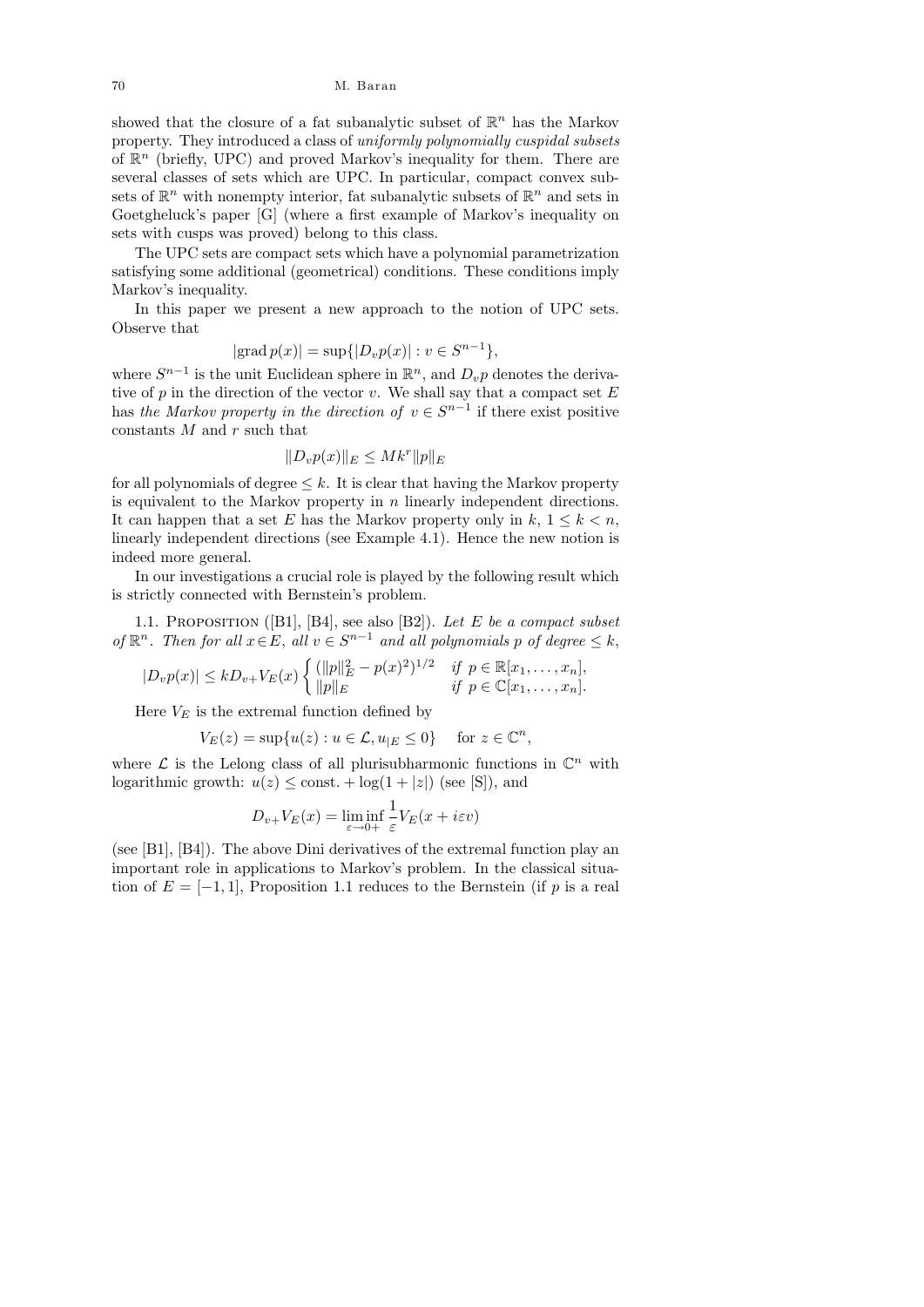polynomial) and Markov–Bernstein (if  $p$  is a complex polynomial) inequalities.

The paper is organized as follows: in Section 2 we prove the Bernstein and Markov inequalities on a polynomial curve; in Section 3 we define UPC sets in the direction of a vector  $v$  and give a Markov type inequality in the direction of  $v$ —this is the main result of this paper. In the special case of a convex symmetric subset with nonempty interior we obtain another proof of a sharp result which was earlier obtained in [B4]. In Section 4 we give some examples where we apply the results of Sections 2 and 3.

2. Bernstein and Markov inequalities on a polynomial curve. Fix  $v \in S^{n-1}$ . For a given subset E of  $\mathbb{R}^n$  and  $x \in E$ , we define the distance of x from  $\mathbb{R}^n \setminus E$  in the direction of v by

$$
\varrho_v(x) = \text{dist}_v(x, \mathbb{R}^n \setminus E) := \sup\{t \ge 0 : [x - tv, x + tv] \subset E\}.
$$

One can easily verify that if E is compact then  $\varrho_v$  is upper semicontinuous on E. Moreover,

$$
\varrho_v(x) \ge \varrho(x) := \text{dist}(x, \mathbb{R}^n \setminus E) \quad \text{and} \quad \varrho(x) = \inf \{ \varrho_v(x) : v \in S^{n-1} \}.
$$

The following result plays a crucial role in this section.

2.1. PROPOSITION. Let E be a compact subset of  $\mathbb{R}^n$  and let  $\phi : \mathbb{R} \to \mathbb{R}^n$ be a polynomial mapping such that  $\phi([0,1]) \subset E$ . Put  $d = \max(1, \deg \phi)$ . Then

$$
D_{v+}V_E(\phi(t)) \le 2d \sup_{0 \le r \le 1} \frac{\sqrt{r(1-r)}}{\varrho_v(\phi(rt))}
$$

for  $0 \leq t < 1$  and  $v \in S^{n-1}$ .

P r o o f. Fix  $t \in [0,1)$ ,  $\varepsilon > 0$  and  $R > 1$ . Assume that the right hand side of the inequality is finite. Denote by  $\widetilde{\phi}$  the natural extension of  $\phi$  to the whole plane C. Define

$$
f(\zeta) = \tilde{\phi}\left(\frac{1}{2}at(g(\zeta) + 1)\right) + \frac{i}{2}(\zeta - \zeta^{-1})b\varepsilon v
$$

for  $|\zeta| \geq 1$ , where  $g(\zeta) = \frac{1}{2}(\zeta + \zeta^{-1})$  is the Joukowski function and  $a =$  $2/(g(R) + 1), b = 2/(R - R^{-1}).$ 

Assume for the moment that

$$
f(S^1) \subset E.
$$

Then, by the maximum principle for subharmonic functions and by the definition of  $V_E$ , we obtain  $V_E(f(\zeta)) \leq d \log |\zeta|$  for  $|\zeta| \geq 1$ . In particular,

$$
V_E(\phi(t) + i\varepsilon v) \le d \log R.
$$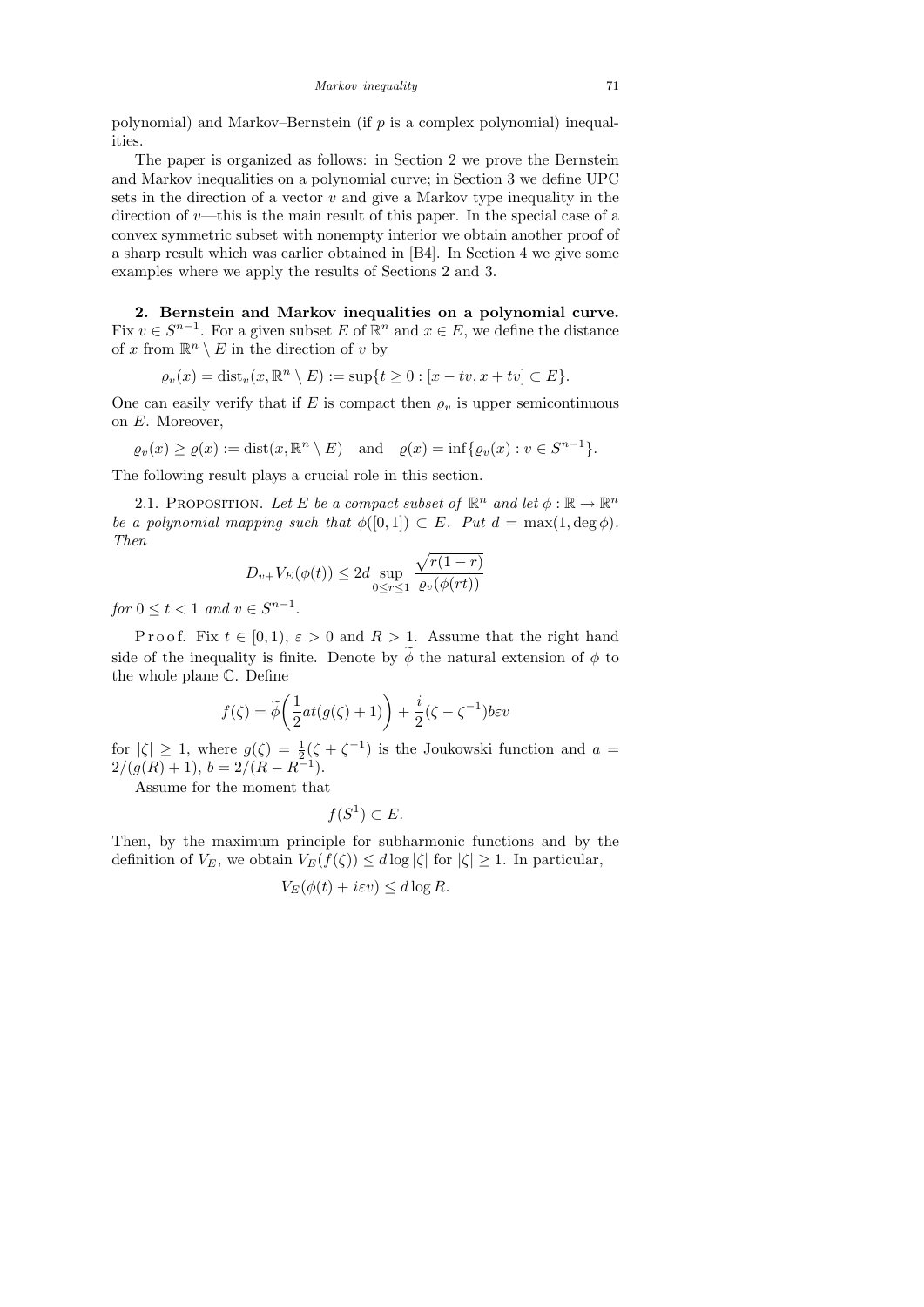Now notice that

$$
f(e^{i\theta}) = \phi\left(\frac{1}{2}at(\cos\theta + 1)\right) - \sin\theta b \varepsilon v
$$

and the condition  $f(S^1) \subset E$  is equivalent to

$$
\phi(atr) \pm 2\sqrt{r(1-r)} \, be \, v \in E \quad \text{ for each } 0 \le r \le 1.
$$

This condition will be satisfied if

$$
2\sqrt{r(1-r)}\,b\epsilon\leq \varrho_v(\phi(a tr)),
$$

or equivalently,

$$
b \sup_{0 \le r \le 1} \frac{2\sqrt{r(1-r)}}{\varrho_v(\phi(atr))} \le \frac{1}{\varepsilon}.
$$

We have

$$
b \sup_{0 \le r \le 1} \frac{2\sqrt{r(1-r)}}{\varrho_v(\phi(atr))} \le \frac{b}{\sqrt{a}} \sup_{0 \le r \le 1} \frac{2\sqrt{ar(1-ar)}}{\varrho_v(\phi(atr))} \le \frac{b}{\sqrt{a}} \sup_{0 \le r \le 1} \frac{2\sqrt{r(1-r)}}{\varrho_v(\phi(tr))}.
$$

Since the right-hand side tends to 0 as  $R \to \infty$ , and to  $\infty$  as  $R \to 1+$ , we may choose  $R = R(\varepsilon) > 1$  such that

$$
\sup_{0 \le r \le 1} \frac{2\sqrt{r(1-r)}}{\varrho_v(\phi(tr))} = \frac{\sqrt{a}}{2\varepsilon} (R - R^{-1}).
$$

It is clear that the condition  $f(S^1) \subset E$  is satisfied, and  $R \to 1$  as  $\varepsilon \to 0+$ . Now, observe that

$$
\lim_{R \to 1+} 2(R - R^{-1})^{-1} \log R = 1.
$$

By the definition of  $D_{v+}V_E$  we have

$$
D_{v+}V_E(\phi(t)) \le d \lim_{\varepsilon \to 0+} \frac{1}{\varepsilon} \log R(\varepsilon) = d \lim_{\varepsilon \to 0+} \frac{\sqrt{a}}{2\varepsilon} (R(\varepsilon) - R(\varepsilon)^{-1})
$$
  
=  $d \sup_{0 \le r \le 1} \frac{2\sqrt{r(1-r)}}{\varrho_v(\phi(rt))}$ .

This completes the proof.

2.2. COROLLARY. If  $x \in \text{int}(E)$ , then

$$
D_{v+}V_E(x) \le 1/\varrho_v(x).
$$

Using a similar argument to that of the proof of Proposition 2.1 one can also prove the following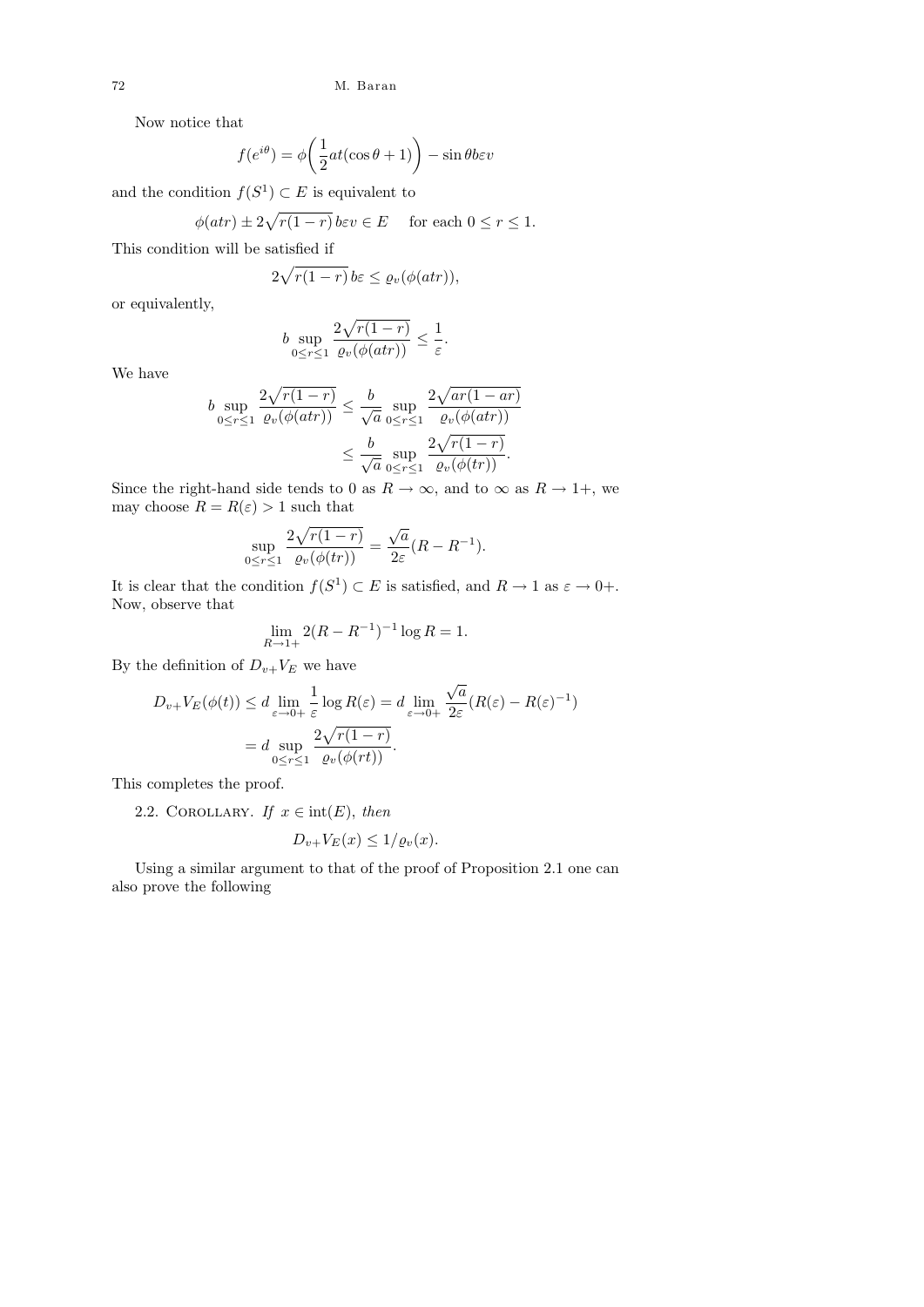*Markov inequality* 73

2.3. PROPOSITION. Let  $\Omega$  be a bounded, star-shaped (with respect to the origin) and symmetric domain in  $\mathbb{R}^n$  and let  $E = \overline{\Omega}$ . Then

$$
D_{v+}V_E(x) \le \sup_{0 \le r \le 1} \frac{\sqrt{1-r^2}}{\varrho_v(rx)} \quad \text{for } x \in \text{int}(E),
$$

with equality in the case where E is convex.

P r o o f. A star-shaped symmetric set has a natural parametrization  $t \rightarrow$ tx,  $t \in [-1, 1]$ ,  $x \in E$ . The inequality in Proposition 2.3 is obtained by a similar argument to that of Proposition 2.1 applied to the mapping

$$
f(\zeta) = ag(\zeta)x + \frac{i}{2}(\zeta - \zeta^{-1})b\varepsilon v,
$$

where  $g(\zeta)$  and b have been defined in the proof of Proposition 2.1 and  $a = 1/q(R)$ .

Now consider the case where  $E$  is convex. Then

$$
E = \{ x \in \mathbb{R}^n : x \cdot w \le 1, \forall w \in E^* \},
$$

where  $E^*$  denotes the polar of E. It is easy to see that

$$
\varrho_v(rx) = \inf \left\{ \frac{1 - |r||x \cdot w|}{|v \cdot w|} : w \in E^* \right\}.
$$

Hence

$$
\sup_{r \leq r \leq 1} \frac{\sqrt{1 - r^2}}{e^v(r)} \leq \sup \left\{ \frac{|v \cdot w|}{(1 - (x \cdot w)^2)^{1/2}} : w \in E^* \right\}.
$$

It was proved by the author (see [B1], [B4]) that the right-hand side of this inequality is equal to  $D_{v+}V_E(x)$ . This completes the proof.

We need the following lemma, which is a generalization of the well-known lemma of Pólya and Szegö (see  $[C]$ ).

2.4. LEMMA. Let p be a polynomial in one variable of degree  $\leq k-1$ . If

$$
|p(t)| \le (1 - t^2)^{-\alpha} \quad \text{for } t \in (-1, 1),
$$

where  $\alpha \geq 1/2$  is fixed, then

 $\overline{0}$ 

$$
||p||_{[-1,1]} \le k^{2\alpha}.
$$

P r o o f. For  $\alpha = 1/2$  we obtain the Pólya–Szegö lemma. The general case reduces to the case  $\alpha = 1/2$  in the following way. Let  $X_k = \{p \in \mathbb{C}[t]:$  $\deg p \leq k-1$ . For  $\alpha \geq 0$  we define a norm  $\|\cdot\|_{\alpha}$  in  $X_k$  by

$$
||p||_{\alpha} := \sup\{(1-t^2)^{\alpha}|p(t)| : t \in [-1,1]\}.
$$

For  $\alpha > 1/2$ , we have  $||p||_{\alpha} \le ||p||_{1/2} \le ||p||_0 = ||p||_{[-1,1]}$ . Observe that the Pólya–Szegö lemma is equivalent to the inequality  $||p||_0 \le k||p||_{1/2}$ . Since  $(X_k, \|\cdot\|_{1/2})$  is an interpolation space between  $(X_k, \|\cdot\|_{\alpha})$  and  $(X_k, \|\cdot\|_{0})$  of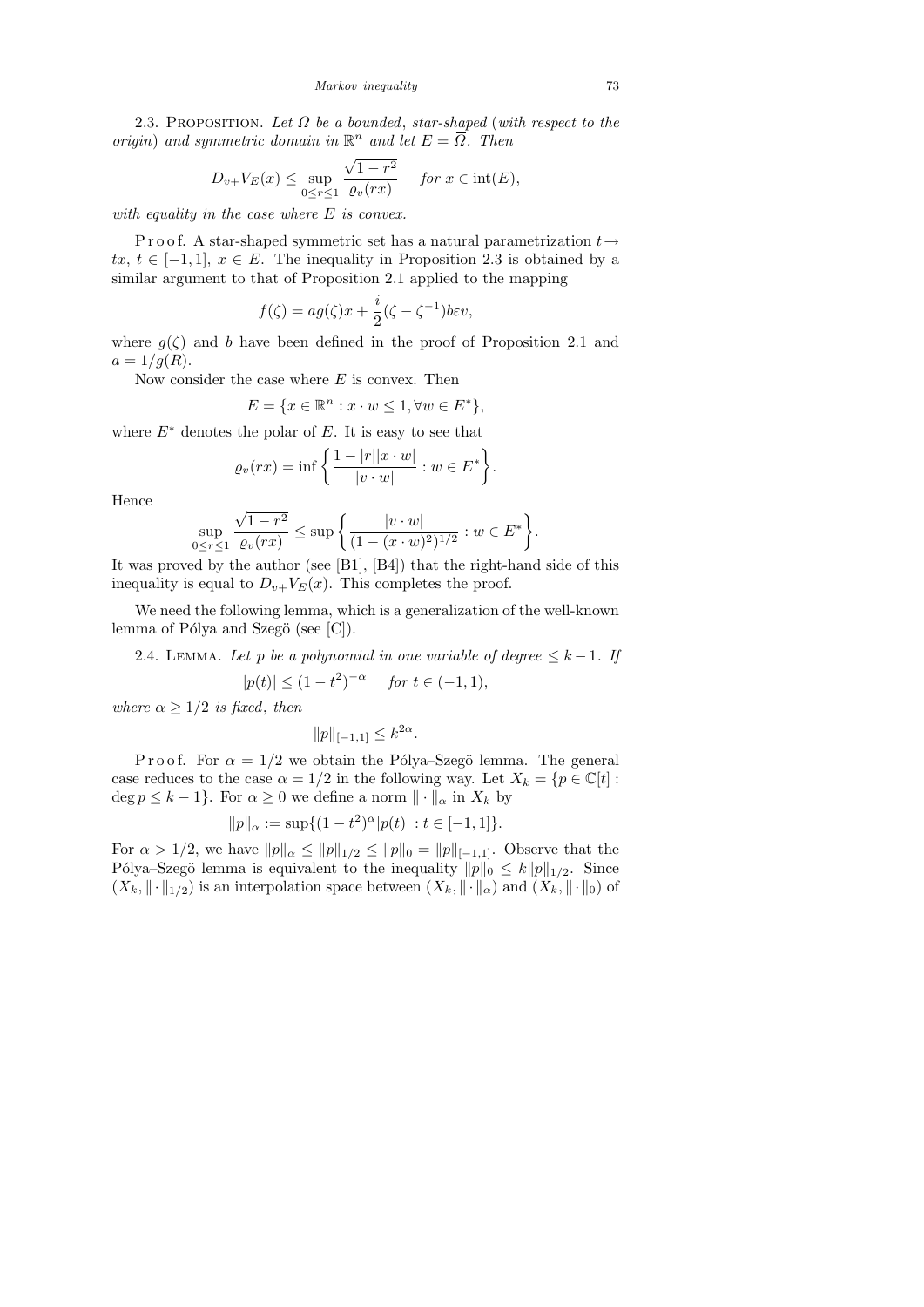exact exponent  $\theta = 1 - 1/(2\alpha)$ , i.e.  $||p||_{1/2} \le ||p||_{\alpha}^{1-\theta} ||p||_{0}^{\theta}$ , by the Pólya–Szegö lemma we obtain  $||p||_0^{1-\theta} \le k||p||_{\alpha}^{1-\theta}$ , which completes the proof.

Now we can formulate the main result of this section.

2.5. PROPOSITION. Let E be a compact subset of  $\mathbb{R}^n$  and let  $\phi : \mathbb{R} \to$  $\mathbb{R}^n$  be a polynomial mapping of degree  $d \geq 1$  such that  $\phi([0,1]) \subset E$ . Fix  $v \in S^{n-1}$  and assume that  $\text{dist}_v(\phi(t), \mathbb{R}^n \setminus E) \geq M(1-t)^m$  for  $0 \leq t \leq 1$ , where  $M > 0$  and  $m \ge 1$  are constants. If  $p \in \mathbb{C}[x_1, \ldots, x_n]$  and  $\deg p \le k$ , then

$$
|D_v p(\phi(t))| \le \frac{1}{M} (2dk)^{2m} ||p||_E \quad \text{ for } 0 \le t \le 1.
$$

Proof. By Proposition 2.1 we obtain

$$
D_{v+}V_E(\phi(t)) \le \frac{2d}{M} \sup_{0 \le r \le 1} \sqrt{r(1-r)} (1 - rt)^{-m}
$$
  

$$
\le \frac{2d}{M} (1 - t)^{-(m-1/2)} \quad \text{for } 0 \le t < 1.
$$

It follows from Proposition 1.1 that

$$
|D_v p(\phi(t^2))| \le \frac{2dk}{M} (1 - t^2)^{-(m-1/2)} \|p\|_E
$$

for  $|t| < 1$ . Since  $D_v p(\phi(t^2))$  is a polynomial of degree  $\leq 2d(k-1)$ , combining the last inequality with Lemma 2.4 gives our assertion.

3. Markov inequality on UPC sets. Our considerations suggest a modification of the notion of a UPC set introduced in [PP1].

Let E be a compact subset of  $\mathbb{R}^n$  and let  $m \geq 1$ . Given  $v \in S^{n-1}$ , we shall say that E is m-UPC in the direction of v if there exist  $E_0 \subset E$ , a positive constant M and a positive integer d such that for each  $x \in E_0$  one can choose a polynomial map  $\phi_x : \mathbb{R} \to \mathbb{R}^n$  of degree at most d satisfying

$$
\phi_x([0,1]) \subset E \quad \text{and} \quad \phi_x(1) = x,
$$
  

$$
\varrho_v(\phi_x(t)) \ge M(1-t)^m \quad \text{for all } x \in E_0 \text{ and } t \in [0,1],
$$
  

$$
\bigcup_{x \in E_0} \phi_x([0,1]) = E.
$$

Applying Propositions 2.1, 2.5 and 1.1 we obtain the following

3.1. THEOREM. Let E be an m-UPC subset of  $\mathbb{R}^n$  in the direction of v. Then for every  $p \in \mathbb{C}[x_1,\ldots,x_n]$  with  $\deg p \leq k$  we have

$$
||D_v p||_E \leq C k^{2m} ||p||_E,
$$

where  $C = \frac{1}{M} (2d)^{2m}$ .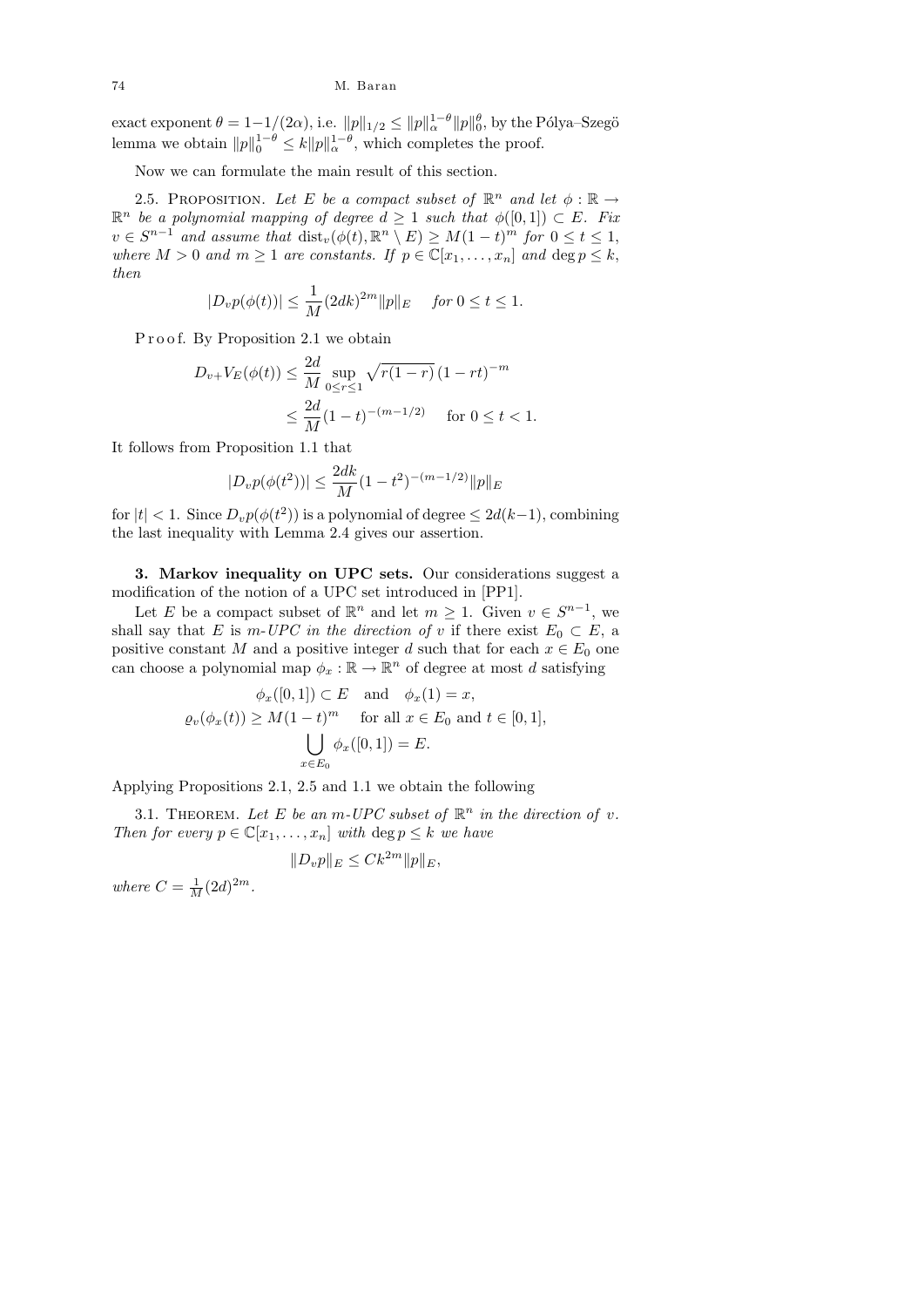3.2. Remark. In the special case where  $E = \{(x, y) \in \mathbb{R}^2 : 0 \le x \le$ 1,  $0 \le y \le x^p$  with  $p \ge 1$ , Theorem 3.1 was proved by Goetgheluck [G].

3.3. COROLLARY. Assume that there exist n linearly independent vectors  $v_i \in S^{n-1}$  such that E is UPC in the direction of each  $v_i$  (with a constant  $m_i$ ). Then there exists a constant  $C = C(E)$  such that for each  $p \in \mathbb{C}[x_1,\ldots,x_n]$  with  $\deg p \leq k$  the following Markov inequality holds:

$$
|\text{grad } p(x)| \leq C k^{2m} ||p||_E \quad \text{ for all } x \in E,
$$

where  $m = \max_{i=1,\dots,n} m_i$ .

3.4. Remark. If E is a UPC set in the direction of each  $v \in S^{n-1}$  with  $E_0 = E$ , with the same family of polynomial mappings  $\phi_x$  and with the same constants  $M$  and  $m$ , for each  $v$ , then

$$
dist(\phi_x(t), \mathbb{R}^n \setminus E) \ge M(1-t)^m \quad \text{ for all } t \in [0,1], \ x \in E.
$$

This is equivalent to the fact that  $E$  is UPC. In this case, by Theorem 3.1 we obtain

3.5. COROLLARY. If E is an m-UPC subset of  $\mathbb{R}^n$ , then

$$
|\text{grad } p(x)| \leq C k^{2m} ||p||_E
$$

for all  $p \in \mathbb{C}[x_1,\ldots,x_n]$  with  $\deg p \leq k$ , where  $C = \frac{\sqrt{2}}{M}(2d)^{2m}$ .

This corollary improves Pawlucki and Pleśniak's result from [PP1] where the Markov inequality for UPC sets was proved with constant  $2m + 2$ .

We finish this section by proving a version of the Markov inequality for star-shaped sets.

3.6. THEOREM. Let  $\Omega$  be a bounded, star-shaped (with respect to the origin) and symmetric domain in  $\mathbb{R}^n$  and let  $E = \overline{\Omega}$ . Assume that

$$
\varrho_v(tx) \ge M(1-|t|)^m \quad \text{for } t \in [-1,1], \ x \in \partial E,
$$

where  $M > 0$  and  $m \ge 1$  are constants. If  $p \in \mathbb{C}[x_1, \ldots, x_n]$  and  $\deg p \le k$ , then

$$
|D_v p(x)| \le \sqrt{2} M^{-1/(2m)} k \varrho_v(x)^{-(1-1/(2m))} ||p||_E \quad \text{for } x \in \text{int}(E)
$$

and

$$
||D_v p||_E \le \left(2 - \frac{1}{m}\right)^{m-1/2} \frac{m^{-1/2}}{M} k^{2m} ||p||_E.
$$

P r o o f. If  $x \in \text{int}(E)$ , then  $x = t_0 x_0$ , where  $t_0 \in [0, 1)$  and  $x_0 \in \partial E$ . Thus we get  $\rho_v(tx) \geq M(1-|t|t_0)^m \geq M2^{-m}(\sqrt{1-t^2})^{2m}$ , which implies

$$
\sup_{0 \le r \le 1} \sqrt{1 - t^2} \, \varrho_v(rx)^{-1} \le \sqrt{2} \, M^{-1/m} \varrho_v(x)^{-(1 - 1/(2m))}.
$$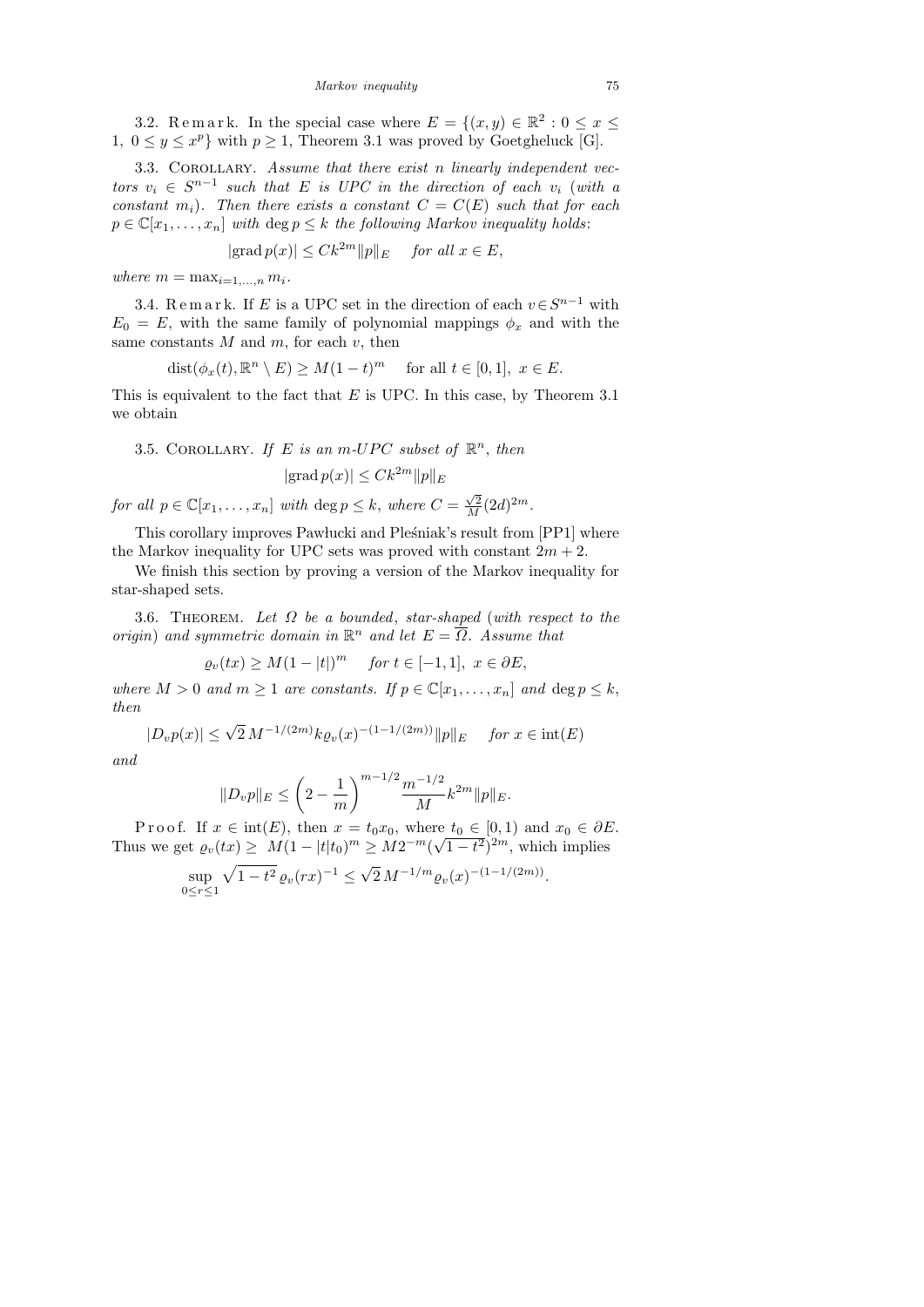Applying Propositions 1.1 and 2.3 we obtain the first assertion of the theorem. We also have

$$
\sup_{0 \le r \le 1} \sqrt{1 - r^2} \left(1 - r|t|\right)^m \le \left(2 - \frac{1}{m}\right)^{m - 1/2} m^{-1/2} (1 - t^2)^{-(m - 1/2)}
$$

for  $t \in (-1, 1)$ . Hence we obtain, for all polynomials p with deg  $p \leq k$ ,

$$
|D_v p(tx)| \le k \frac{m^{-1/2}}{M} \left(2 - \frac{1}{m}\right)^{m-1/2} (1 - t^2)^{-(m-1/2)} ||p||_E.
$$

Applying Lemma 2.4 completes the proof.

3.7. COROLLARY. Let  $E = \{x \in \mathbb{R}^n : f(x) \leq 1\}$ , where f is a norm in  $\mathbb{R}^n$ . If  $v \in S^{n-1}$  and p is a polynomial of degree  $\leq k$ , then

$$
||D_v p||_E \le f(v)k^2 ||p||_E.
$$

P r o o f. Let  $x \in \partial E$ ,  $t \in [-1, 1]$  and  $\tau \in \mathbb{R}$ . If  $|t| + f(v)|\tau| \leq 1$ , i.e.

$$
|\tau| \le \frac{1-|t|}{f(v)},
$$

then  $f(tx + \tau v) \leq 1$ . So we have

$$
\varrho_v(tx) \ge \frac{1}{f(v)}(1-|t|)
$$

and we can apply Theorem 3.6.

3.8. R e m a r k . It follows from the proof of Theorem 3.6 that the following implication holds: if there exist constants  $M > 0$  and  $m \ge 1$  such that  $\varrho_v(tx) \geq M(1-|t|)^m$  for  $t \in [-1,1]$  and  $x \in \partial E$ , then there exist constants  $C > 0$  and  $1/2 \leq \alpha < 1$  such that  $\sup_{0 \leq r \leq 1} \sqrt{1 - t^2} \varrho_v(rx)^{-1} \leq C \varrho_v(x)^{-\alpha}$ for  $x \in \text{int}(E)$ .

The converse implication is also true.

3.9. PROPOSITION. Let E be a compact, fat  $(\overline{\text{int}(E)} = E)$ , star-shaped and symmetric (with respect to the origin) subset of  $\mathbb{R}^n$ . Assume that

$$
\sup_{0 \le r \le 1} \sqrt{1 - r^2} \varrho_v(rx)^{-1} \le C \varrho_v(x)^{-\alpha} \quad \text{for } x \in \text{int}(E),
$$

where  $C > 0$  and  $1/2 \leq \alpha < 1$  are constants. Then

$$
\varrho_v(tx) \ge C^{-2m} 2^{-2m^2} (1-|t|)^m \quad \text{for } t \in [-1,1], \ x \in \partial E,
$$

with  $m = 1/(2(1 - \alpha)).$ 

P r o o f. Fix  $x \in \text{int}(E)$ . By the assumptions,

$$
\varrho_v(t^2x) \ge \frac{1}{C}\sqrt{1-t^2}\varrho_v(tx)^\alpha \ge \frac{1}{C}\sqrt{1-t^2}\bigg[\frac{1}{C}\sqrt{1-t^2}\varrho_v(x)^\alpha\bigg]^\alpha,
$$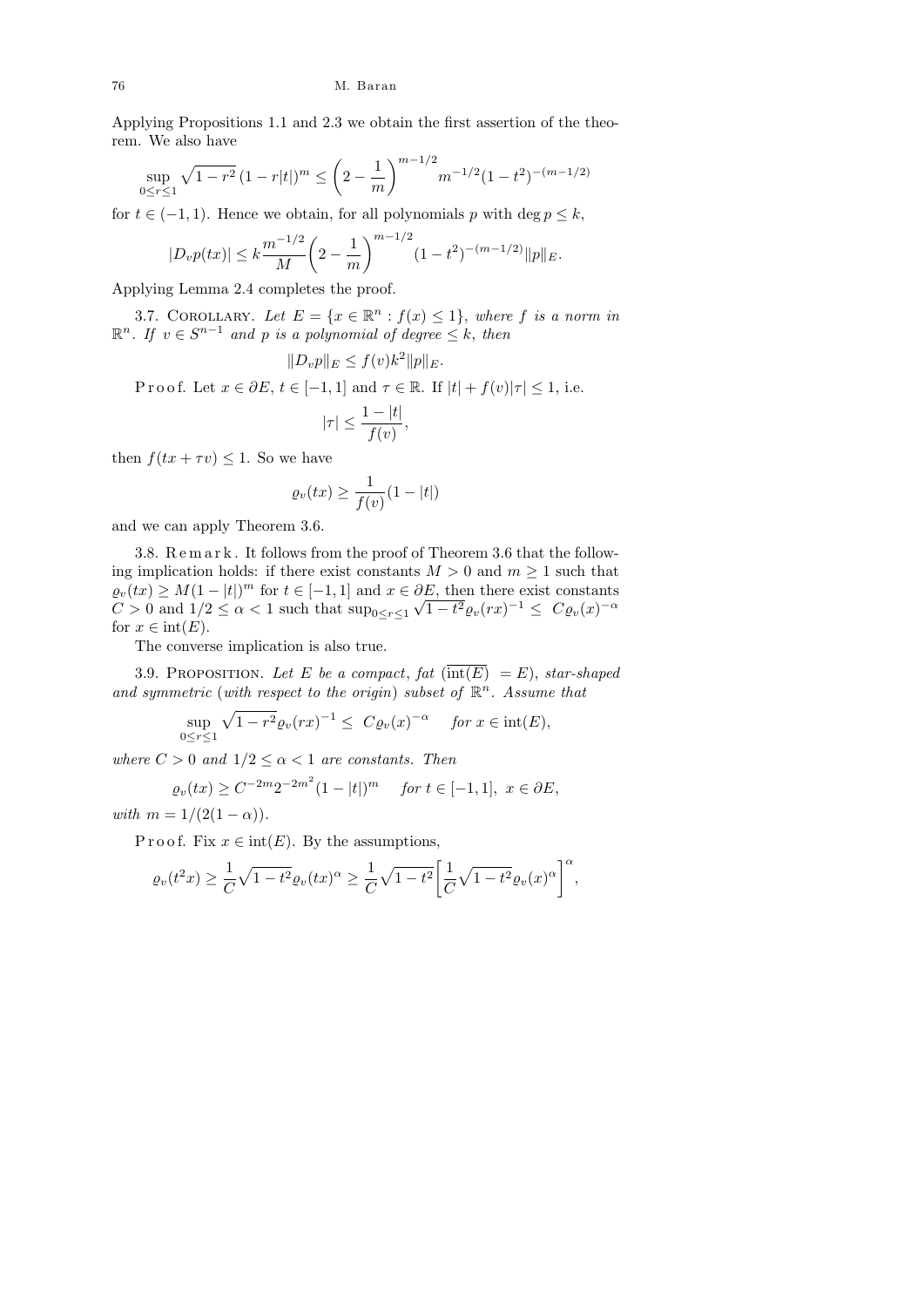which implies

$$
\varrho_v(tx) \ge C^{-(1+\alpha)} 2^{-(1+\alpha)/2} (\sqrt{1-t^2})^{1+\alpha} \varrho_v(x)^{\alpha^2},
$$

and, by recurrence,

$$
\varrho_v(tx) \ge 2^{-(1+2\alpha+3\alpha^2+\ldots+k\alpha^{k-1}+k\alpha^k)/2} \bigg(\frac{\sqrt{1-t^2}}{C}\bigg)^{1+\alpha+\ldots+\alpha^k} \varrho_v(x)^{\alpha^{k+1}}.
$$

Letting  $k \to \infty$  gives

$$
\varrho_v(tx) \ge C^{-2m} 2^{-2m^2} (1-t^2)^m \ge C^{-2m} 2^{-2m^2} (1-|t|)^m
$$

for  $x \in \text{int}(E)$  and  $t \in [-1, 1]$ . Since  $\varrho_v$  is upper semicontinuous, this inequality also holds for  $x \in \partial E$ . The proof is complete.

## 4. Examples

4.1. EXAMPLE. Let  $E = \{(x, y) \in \mathbb{R}^2 : |x| < 1, |y| \le e^{-(1-|x|)^{-1}}\}$  ${(-1,0),(1,0)}$ . If  $v = (1,0),(x,y) \in \partial E$  and  $\phi(t) = t(x,y)$ , then easy calculations show that

$$
1-|t| \ge \varrho_v(\phi(t)) \ge \frac{1}{2}(1-|t|).
$$

By Theorem 3.6 we obtain

$$
||D_1p||_E \le 2k^2 ||p||_E,
$$

where p is a polynomial of degree  $\leq k$ . However, applying a similar argument to that for Zerner's example [Z] one can prove that Markov's inequality on  $E$  does not hold for any positive constant  $m$ .

4.2. EXAMPLE. Let  $\alpha = (\alpha_1, \ldots, \alpha_n)$  where  $\alpha_i \geq 1$ ,  $i = 1, \ldots, n$ . Define  $E_{\alpha} = \{x \in \mathbb{R}^n : |x_1|^{1/\alpha_1} + \ldots + |x_n|^{1/\alpha_n} \leq 1\}.$ 

Let  $e_1, \ldots, e_n$  be the standard orthonormal basis in  $\mathbb{R}^n$ . Then

$$
\varrho_{e_i}(x) = \left(1 - \sum_{j=1, j \neq i}^n |x_j|^{1/\alpha_j}\right)^{\alpha_i} - |x_i|.
$$

Let  $\beta_i = \max_{j \neq i} \alpha_j, i = 1, \ldots, n$ . We have

$$
\varrho_{e_i}(tx) = \left(1 - \sum_{j=1, j \neq i}^n |x_j|^{1/\alpha_j} |t|^{1/\alpha_j}\right)^{\alpha_i} - |t||x_i|
$$
  
\n
$$
\geq \left(1 - |t|^{1/\beta_i} \sum_{j=1, j \neq i}^n |x_j|^{1/\alpha_j}\right)^{\alpha_i} - |t|^{1/\beta_i} \left(1 - \sum_{j=1, j \neq i}^n |x_j|^{1/\alpha_j}\right)^{\alpha_i}
$$
  
\n
$$
\geq (1 - |t|^{1/\beta_i})^{\alpha_i} \geq A_i (1 - |t|)^{\alpha_i},
$$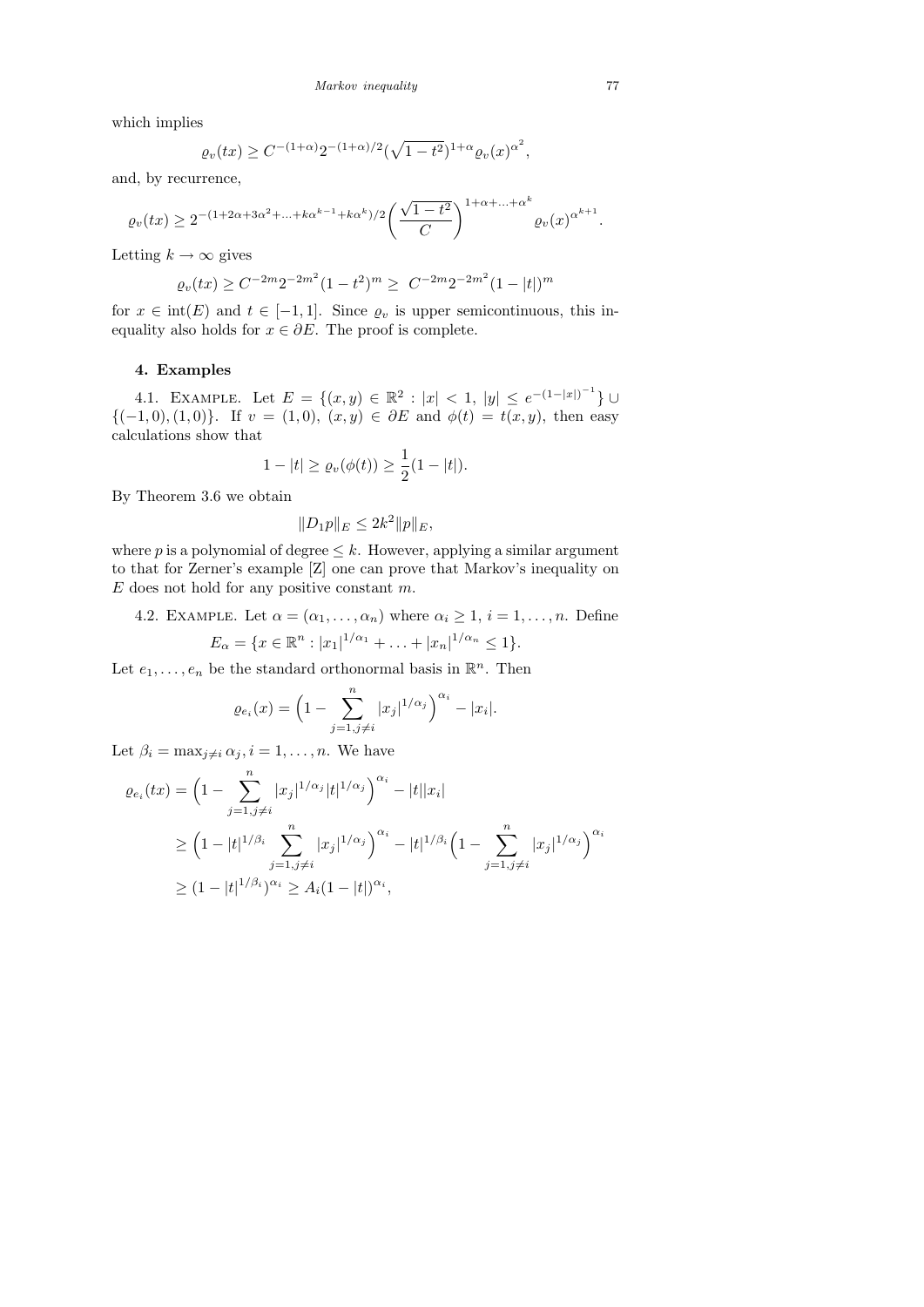## 78 M. Baran

with  $A_i = (\max_{j \neq i} \alpha_j)^{-\alpha_i}, i = 1, \ldots, n$ , for  $t \in [-1, 1]$  and  $x \in E_\alpha$ . By Theorem 3.6 we obtain

$$
||D_i p||_{E_{\alpha}} \leq \left(2 - \frac{1}{\alpha_i}\right)^{\alpha_i - 1/2} \alpha_i^{-1/2} (\max_{j \neq i} \alpha_j)^{\alpha_i} k^{2\alpha_i} ||p||_{E_{\alpha}}, \quad i = 1, \dots, n,
$$

for all polynomials p of degree  $\leq k$ .

This inequality is sharp in the case where  $\alpha_1 = \ldots = \alpha_n = 1$  and generalizes the classical Markov inequality (see [B4]).

An easy calculation shows that we also have

$$
\sup_{0 \le r \le 1} \sqrt{1 - r^2} \varrho_{e_i}(rx)^{-1} \le \max\left(1, \left(\frac{\beta_i}{\alpha_i}\right)^{1/2}\right) \varrho_{e_i}(x)^{-(1 - 1/(2\alpha_i))}
$$

for  $x \in \text{int}(E_\alpha)$ ,  $i = 1, \ldots, n$ . Thus, we obtain the following Bernstein– Markov inequality:

$$
|D_i p(x)| \le \max\left(1, \left(\frac{1}{\alpha_i} \max_{j \neq i} \alpha_j\right)^{1/2}\right) k \varrho_{e_i}(x)^{-(1-1/(2\alpha_i))} ||p||_{E_\alpha}
$$

for  $i = 1, \ldots, n, x \in \text{int}(E_{\alpha})$ , and  $p \in \mathbb{C}[x_1, \ldots, x_n]$  with  $\deg p \leq k$ .

4.3. Example. Let

$$
E = \left\{ (x, y) \in \mathbb{R}^2 : |x| \le 1, |y| \le (1 - |x|) \left[ 1 + \log \frac{1}{1 - |x|} \right]^{-1} \right\}.
$$

Let  $e_1 = (1, 0), e_2 = (0, 1)$ . One can check the following estimates:

$$
\varrho_{e_1}(t(x,y)) \ge \frac{1}{2}(1-|t|)
$$

and

$$
\varrho_{e_2}(t(x,y)) \ge (1-|t|) \left[1 + \log \frac{1}{1-|t|}\right]^{-1},
$$

for  $t \in [-1, 1]$  and  $(x, y) \in \partial E$ . The first inequality implies

$$
||D_1p||_E \le 2k^2 ||p||_E
$$

for any polynomial p of degree  $\leq k$ . By the second inequality, we obtain

$$
D_{e_2+}V_E(t(x,y)) \le \sup_{0 \le r \le 1} \sqrt{1 - r^2} (1 - r|t|)^{-1} \left[ 1 + \log \frac{1}{1 - r|t|} \right]
$$
  

$$
\le (1 - t^2)^{-1/2} \left[ 1 + \log 2 + \log \frac{1}{1 - t^2} \right]
$$
  

$$
\le (1 - t^2)^{-1/2} \left[ 1 + \sqrt{5} + \log \frac{1}{1 - t^2} \right]
$$
  

$$
\le (1 - t^2)^{-1/2} (1 + \sqrt{5})(1 - t^2)^{-1/(1 + \sqrt{5})},
$$